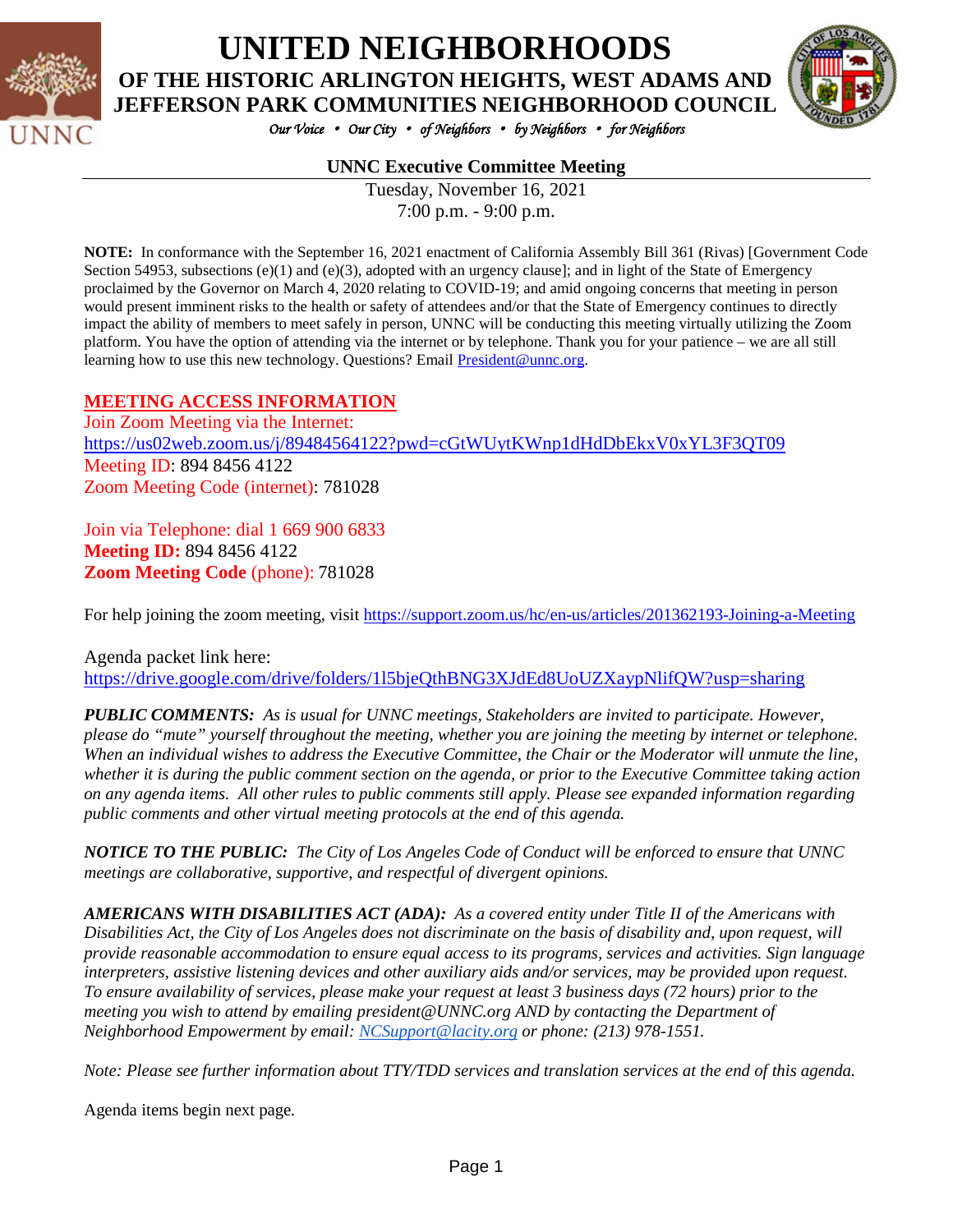

**UNITED NEIGHBORHOODS**

**OF THE HISTORIC ARLINGTON HEIGHTS, WEST ADAMS AND JEFFERSON PARK COMMUNITIES NEIGHBORHOOD COUNCIL**



*Our Voice* • *Our City* • *of Neighbors* • *by Neighbors* • *for Neighbors* 

## **AGENDA**

1). **Determination to continue to hold meetings virtually**: The Board of Neighborhood Commissioners (BONC) and the Department of Neighborhood Empowerment, with guidance from the Los Angeles City Attorney, have established that BONC has the authority to adopt AB 361 Findings Pursuant to Government Code Section 54953(E)(1)(b)-(c) on behalf of the City's neighborhood councils, and to determine that due to the Covid-19 state of emergency, meeting in person would present imminent risks to the health or safety of attendees. This meeting is being conducted virtually pursuant to that directive.

- 7:00 p.m. (2) Call to Order/Approval of Agenda Dolores Spears, UNNC Vice President
- 7:05-7:10 (3) Public Comment/Announcements 1 min. per speaker
- 7:10-8:10 (4) Executive Committee Business:
	- A. **2nd Request to have a representative from the City Attorney and DONE or City Clerk's office regarding UNNC and City's liability regarding the Cal Greenworks NPG and options to move forward –Dolores Spears and Greg Jackson to give update on conversation with Funding Representative Shawna Dungo on the Cal Greenworks contract**. – **DISCUSSION AND POSSIBLE ACTION**
	- B. **Interview Candidate(s) for Board Member position(s) - DISCUSSION AND ACTION**
	- C. **Proposal for University Intern(s) –Greg Jackson/Sarah Lacy DISCUSSION AND POSSIBLE ACTION**
	- D. **Status of Standing Rules –Greg Jackson -- DISCUSSION AND POSSIBLE ACTION**
	- E. **Administrative Funding Request-Print Business Cards not to exceed \$500.00 –Dolores Spears -- DISCUSSION AND ACTION**
	- F. **Update on uploading Zoom Meetings to YouTube –Theresa Maysonet**
	- G. **Update on Live Streaming Zoom Meetings–Theresa Maysonet -- DISCUSSION**
	- H. **Board Member Training-Dolores Spears-DISCUSSION AND ACTION**
	- I. **Upcoming Governing Board Meeting Agenda Items – DISCUSSION AND ACTION**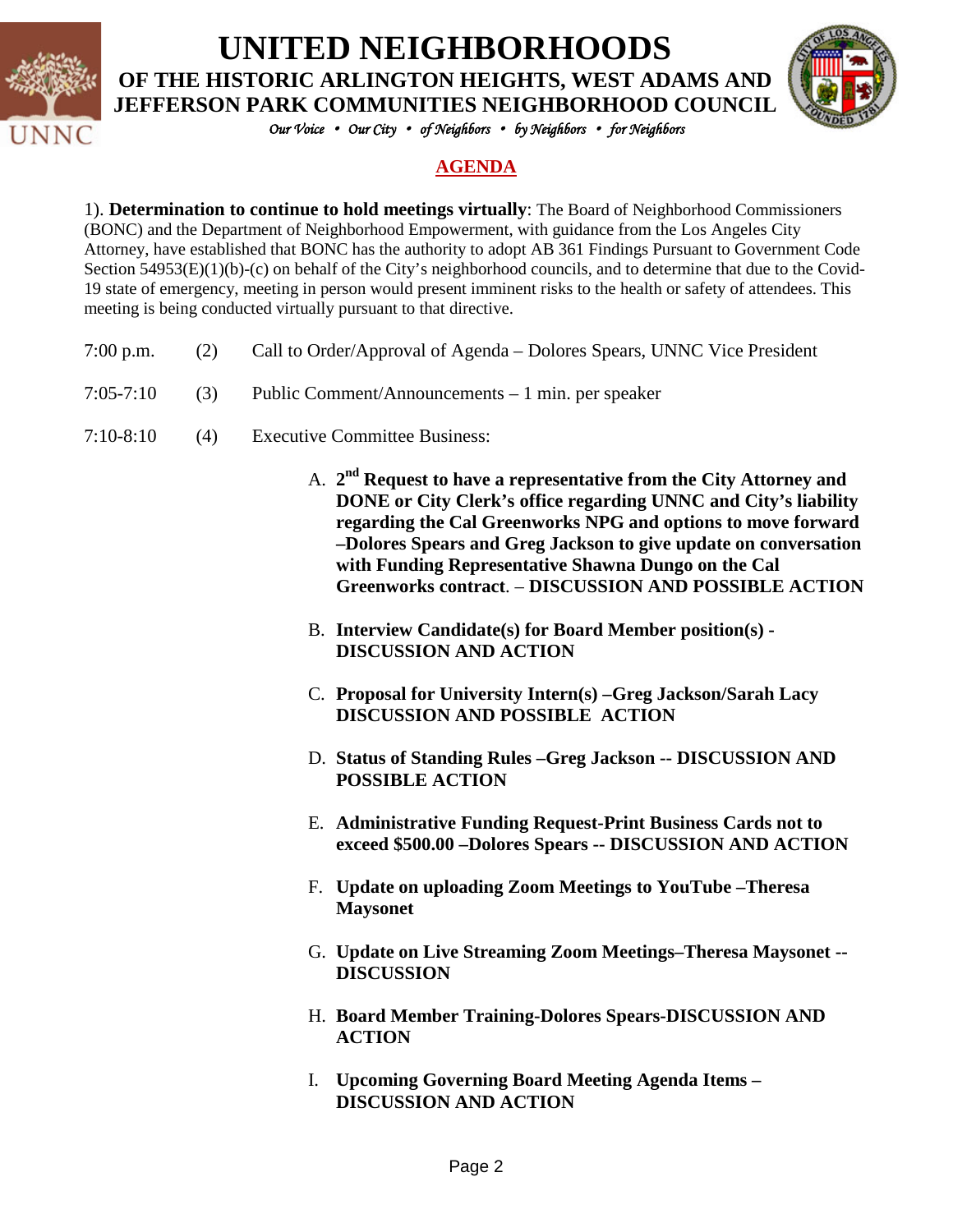| INC |               | <b>UNITED NEIGHBORHOODS</b><br>OF THE HISTORIC ARLINGTON HEIGHTS, WEST ADAMS AND<br><b>JEFFERSON PARK COMMUNITIES NEIGHBORHOOD COUNCIL</b><br>Our Voice • Our City • of Neighbors • by Neighbors • for Neighbors                                                                                      |
|-----|---------------|-------------------------------------------------------------------------------------------------------------------------------------------------------------------------------------------------------------------------------------------------------------------------------------------------------|
|     | $8:10 - 8:20$ | (5)<br><b>Committee Reports:</b> Updates, if any, including <b>President's Report</b>                                                                                                                                                                                                                 |
|     | $8:20 - 8:35$ | <b>Secretary's Report:</b><br>(6)<br>Approval of October Executive Committee Minutes; Approval of October 24, 2021<br>Special Meeting of the Executive Committee Minutes; and an update on preparation of<br>prior minutes. - DISCUSSION AND ACTION                                                   |
|     | $8:35 - 8:50$ | <b>Treasurer's Report:</b><br>(7)<br>Financial Update, Project(s) Status, Funding Focus, last year's open items, Son's Matter<br>NPG Update, Inventory upload - DISCUSSION AND POSSIBLE ACTION                                                                                                        |
|     | $8:50 - 9:00$ | <b>Old Business:</b><br>(8)<br>A. Revisit Action on Zoom Meeting Protocols from the October 19, 2021 Executive<br>Committee meeting. (October minutes attached) -Theresa Maysonet-<br><b>DISCUSSION AND POSSIBLE ACTION</b><br>B. Stakeholder Citizen Award - Theresa Maysonet- DISCUSSION AND ACTION |
|     | $9:00$ p.m.   | <b>Adjourn</b><br>(9)                                                                                                                                                                                                                                                                                 |

*Time allocations for agenda items are approximate and may be shortened or lengthened at the discretion of the Chairperson.*

**Future Meetings**: The next scheduled UNNC Executive Committee meeting is **Tues., December 14**, **2021\***, at 7 p.m., subject to cancellation if no agenda items. *(Standing Executive Committee meetings are held on the 3rd Tuesday of the month, currently via Zoom.)* \*Please note special meeting date for Executive Committee in December; the meeting date is changed due to the holidays.

Comments from the public on agenda items will be heard only when the respective item is being considered. Comments from the public on other matters not appearing on the agenda that are within the Board's jurisdiction will be heard during the General Public Comment period. Please note that under the Brown Act, the Board is prevented from acting on a matter that you bring to its attention during the General Public Comment period; however, the issue raised by a member of the public may become the subject of a future Board meeting. Public comment is limited to 1 minute per speaker, unless waived by the presiding officer of the Board.

The agendas for the UNNC meetings are normally posted for public review at some locations that are currently closed due to the COVID-19 crisis. However, this agenda is posted at the following location: South Seas House, 2301 West 24<sup>th</sup> Street, Los Angeles 90018. The agenda is also posted as usual at the UNNC's official website at [www.UNNC.org.](http://www.unnc.org/)where you can also sign up to be notified of future meetings and events. Stakeholders may also subscribe to the City of Los Angeles Early Notification System (ENS), through the City's website at www.lacity.org, to receive notices for UNNC meetings. For more information, you may also contact the President of UNNC, email [president@UNNC.org](mailto:president@UNNC.org) or leave a phone message at 323-731-8686.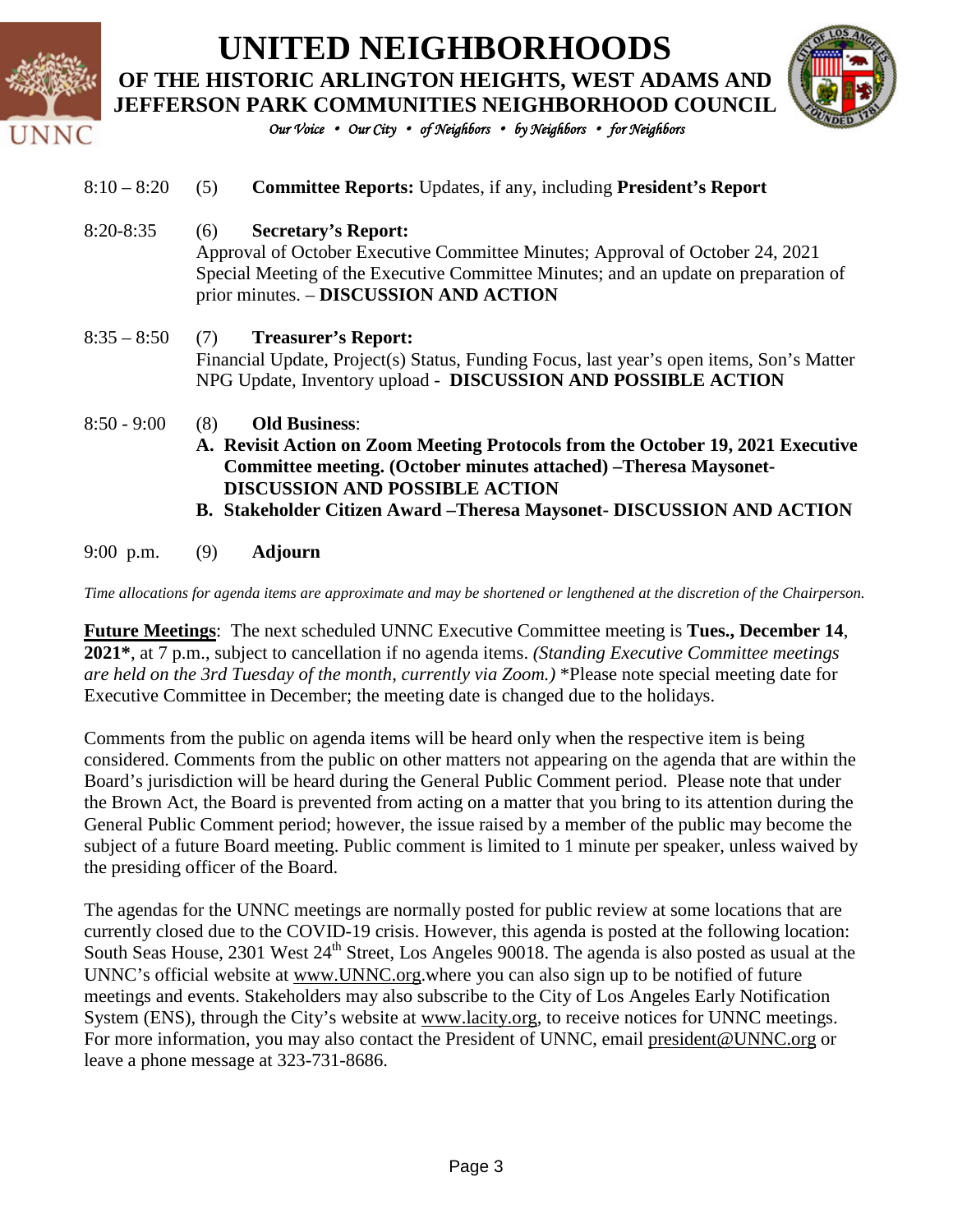

# **UNITED NEIGHBORHOODS OF THE HISTORIC ARLINGTON HEIGHTS, WEST ADAMS AND JEFFERSON PARK COMMUNITIES NEIGHBORHOOD COUNCIL**



*Our Voice* • *Our City* • *of Neighbors* • *by Neighbors* • *for Neighbors* 

## **Telecommunication Relay Services**

Telephone communication is one of the most important forms of communication in society today. Due to advancements in technology, telephone devices have evolved with new services and capabilities. Individuals who are deaf and hard of hearing, and individuals with a speech disability are following these trends and are rapidly migrating to more advanced telecommunications methods, both for peer-topeer and third-party telecommunications relay service (TRS) communications.

Telecommunications Relay Service is a telephone service that allows persons with hearing or speech disabilities to place and receive telephone calls. TRS is available in all 50 states, the District of Columbia, Puerto Rico and the U.S. territories for local and/or long distance calls. TRS providers generally telephone companies - are compensated for the costs of providing TRS from either a state or a federal fund. There is no cost to the TRS user. What forms of TRS are available? There are several forms of TRS, depending on the particular needs of the user and the equipment available: TRS includes: Text to Voice TIY-Based TRS; Speech-to-Speech Relay Service; Shared Non-English Language Relay Service; Captioned Telephone Relay Service; Internet Protocol Relay Service; and Video Relay Service.

Please visit this site for detail descriptions: <https://www.fcc.gov/consumers/guides/telecommunications-relay-service-trs>

Don't hang up! Some people hang up on TRS calls because they think the CA is a telemarketer. If you hear, "Hello. This is the relay service ... " when you pick up the phone, please don't hang up! You are about to talk, through a TRS provider, to a person who is deaf, hard-of-hearing, or has a speech disability.

Telecommunications Relay Service is a telephone service that allows persons with hearing or speech disabilities to place and receive telephone calls. If you have limitations hearing or speaking a speciallytrained Communications Assistant (CA) can relay telephone conversations for all of your calls. In California, dial 711to reach the California Relay Service (CRS). If you prefer having your calls immediately answered in your mode of communication, dial one of the toll-free modality- and languagespecific numbers below. The call will be routed to the CRS provider.

TTY/VCO/HCO to Voice 1-800-735-29291/English 800-855-3000/Spanish

Voice to TTY/VCO/HCO 1-800-735-2922/English 1-800-855-3000/Spanish

From or to Speech-to-Speech 1-800-854-7784/ English & Spanish

Federal regulations specify very strict confidentiality requirements for CAs of all Relay services. No part of the conversation that takes place between callers is revealed or recorded in written, verbal, or any